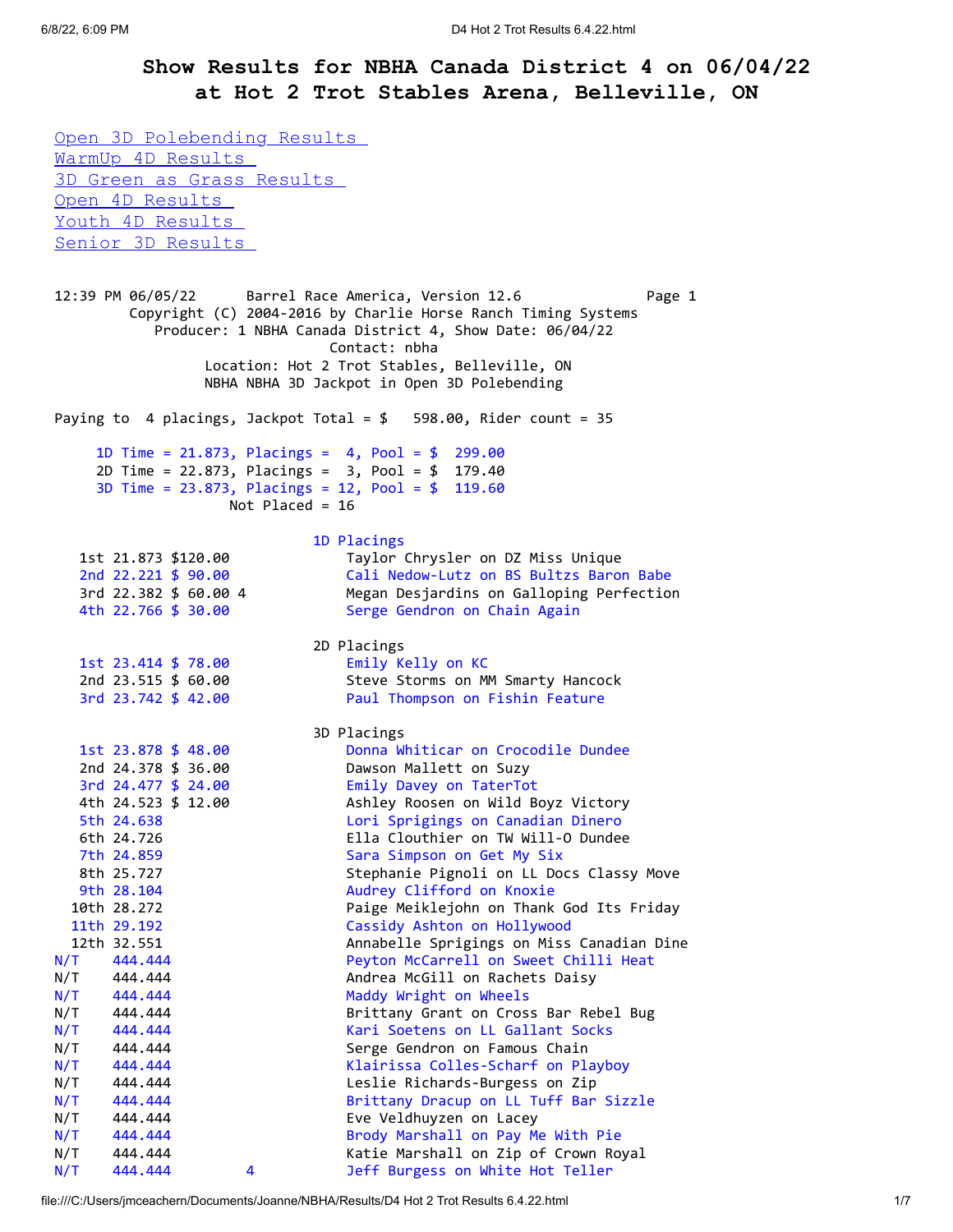6/8/22, 6:09 PM D4 Hot 2 Trot Results 6.4.22.html N/T 444.444 Hannah Martini on Flick N/T 444.444 Andrea Veldhuyzen on Frenchmans Jr Miss 12:39 PM 06/05/22 Barrel Race America, Version 12.6 Page 2 NBHA NBHA 3D Jackpot in Open 3D Polebending N/T 444.444 Nora Genereaux on Maid Simply Golden Hot 12:39 PM 06/05/22 Barrel Race America, Version 12.6 Page 1 NBHA NBHA 4D Jackpot in WarmUp 4D Paying to 5 placings, Jackpot Total = \$ 1936.80, Rider count = 93 1D Time = 16.725, Placings = 12, Pool = \$ 774.72 2D Time = 17.225, Placings = 13, Pool = \$ 581.04 3D Time = 17.725, Placings = 26, Pool = \$ 387.36 4D Time = 18.725, Placings = 23, Pool = \$ 193.68 Not Placed = 19 1D Placings 1st 16.725 \$232.00 Jenna Mergl on Uino Frenchman 2nd 16.851 \$194.00 Bella Gregory on DF Frosty Gold Pep 3rd 16.900 \$155.00 Amy Newman on Eyes That Tell 4th 16.907 \$116.00 Serge Gendron on Famous Chain 5th 16.932 \$ 77.00 Brody Marshall on Pay Me With Pie 6th 17.002 4 Jen Dube on Mojo Jones 7th 17.059 Steven Brenno on Call Me Sun Hot Princess 8th 17.082 Kelly Menard on Caraway Candy Cat 9th 17.131 Carmen Marcotte on Blaze Yin You 10th 17.137 Ashley Roosen on Wild Boyz Victory 11th 17.157 Emily Kimmett on Of Coors Dale 12th 17.200 Cali Nedow-Lutz on BS Bultzs Baron Babe 2D Placings 1st 17.287 \$174.00 Ty Harrison on Coronas French Hart 2nd 17.300 \$145.00 Serge Gendron on Chain Again 3rd 17.311 \$102.00 Leslie Richards-Burgess on Zip Tie 17.311 \$102.00 Ty Harrison on Bully Beat Down 5th 17.371 \$ 58.00 4 Jeff Burgess on Zee Sweetest Fling 6th 17.406 Karen Armstrong on Eye Bee a Three Bars 7th 17.418 Michelle Ferriman on Special Times Two 8th 17.457 Allan Burgess on Heza Royal Credit 9th 17.462 Nora Genereaux on Maid Simply Golden Hot 10th 17.524 4 Jared Burgess on Native Kartell 11th 17.652 Glenn Thompson on Oak 12th 17.668 4 Jeff Burgess on White Hot Teller 13th 17.678 Emily Kelly on KC 3D Placings 1st 17.726 \$116.00 Rylee Brownson on Smart Dashing Outlaw 2nd 17.751 \$ 97.00 4 Kristen Hawley on Streaking With Fire 3rd 17.760 \$ 77.00 Jessica Tyner on Heza Easy Treasure 4th 17.838 \$ 58.00 Sara Simpson on Get My Six 5th 17.840 \$ 39.00 Leslie Richards-Burgess on Dash To Stoli 6th 17.925 Tracy Bailey on Jess Black and Blue 7th 17.937 Taylor Chrysler on DZ Miss Unique 8th 17.997 Kelsi Raymond on Big J 9th 18.049 4 30di Burgess on Miss Ought To Go Now 10th 18.071 Jenna Mergl on Two eyed Quincy Blue 11th 18.138 Emily Davey on TaterTot 12th 18.181 Leslie Richards-Burgess on Eagle River Co 12:39 PM 06/05/22 Barrel Race America, Version 12.6 Page 2

file:///C:/Users/jmceachern/Documents/Joanne/NBHA/Results/D4 Hot 2 Trot Results 6.4.22.html 2/7 NBHA NBHA 4D Jackpot in WarmUp 4D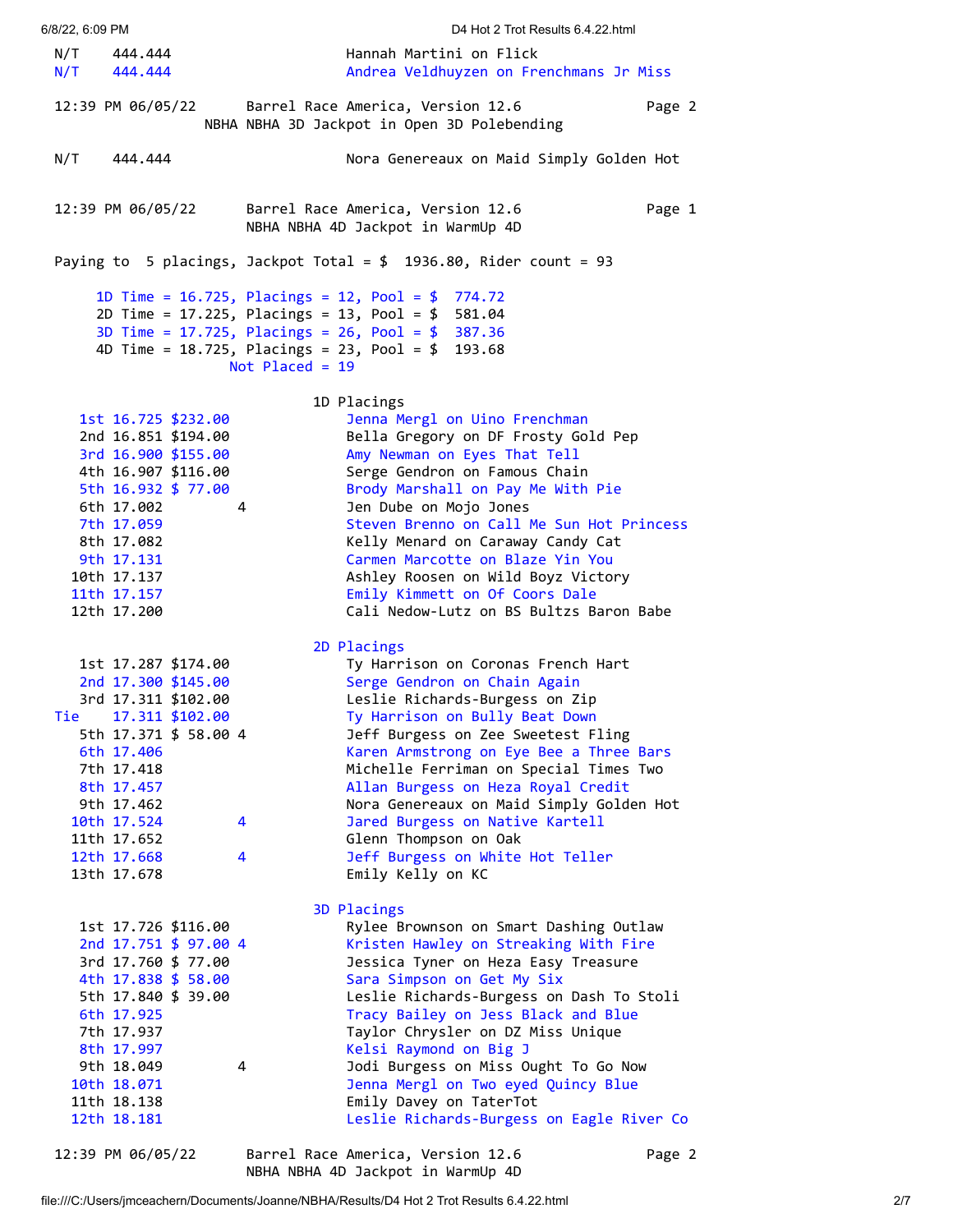|     | 13th 18.185<br>14th 18.217<br>15th 18.276<br>16th 18.278<br>17th 18.320<br>18th 18.321<br>19th 18.455 |   | Lisa Taylor on Midnight Sugar Time<br>Donna Whiticar on Crocodile Dundee<br>Brittany Dracup on LL Tuff Bar Sizzle<br>Amy Newman on Belly Stopping Daisy<br>Josh Storms on Virtuoisi<br>Jaylynn Burgess on Platinum Firewater<br>Andrea McGill on Rachets Daisy |
|-----|-------------------------------------------------------------------------------------------------------|---|----------------------------------------------------------------------------------------------------------------------------------------------------------------------------------------------------------------------------------------------------------------|
|     | 20th 18.460                                                                                           |   | Lori Sprigings on Canadian Dinero                                                                                                                                                                                                                              |
|     | 21st 18.572<br>22nd 18.579                                                                            |   | Kari Soetens on LL Gallant Socks<br>Steve Storms on MM Smarty Hancock                                                                                                                                                                                          |
|     | 23rd 18.598                                                                                           |   | Katie Marshall on Zip of Crown Royal                                                                                                                                                                                                                           |
|     | 24th 18.651                                                                                           |   | Bobbie Burris on Jacked Up Whimpy                                                                                                                                                                                                                              |
|     | 25th 18.662                                                                                           |   | Valerie Kimmett on Zan Its Dun Shiner                                                                                                                                                                                                                          |
|     | 26th 18.667                                                                                           |   | Brittany Grant on I Like Chics                                                                                                                                                                                                                                 |
|     |                                                                                                       |   | 4D Placings                                                                                                                                                                                                                                                    |
|     | 1st 18.841 \$ 58.00                                                                                   |   | Michelle Genereaux on Just Call The Fire                                                                                                                                                                                                                       |
|     | 2nd 18.907 \$ 48.00                                                                                   |   | John Harrison on Pritty Peppen                                                                                                                                                                                                                                 |
|     | 3rd $18.969 \text{ } $39.00$                                                                          |   | Julianna Sherry on Bailey                                                                                                                                                                                                                                      |
|     | 4th 19.036 \$ 29.00                                                                                   |   | Dawson Mallett on Suzy                                                                                                                                                                                                                                         |
|     | 5th 19.092 \$ 19.00                                                                                   |   | Ava Shearer on Ozzy Jac                                                                                                                                                                                                                                        |
|     | 6th 19.102                                                                                            |   | Halle Gibson on Cowboy                                                                                                                                                                                                                                         |
|     | 7th 19.298<br>8th 19.316                                                                              |   | Amanda Garrett on LL Sonnys Cool One<br>Emily Kimmett on Double Duty Truelove                                                                                                                                                                                  |
|     | 9th 19.449                                                                                            |   | Stephanie Pignoli on LL Docs Classy Move                                                                                                                                                                                                                       |
|     | 10th 19.452                                                                                           |   | Ella Clouthier on TW Will-O Dundee                                                                                                                                                                                                                             |
|     | 11th 19.687                                                                                           |   | Tracy Turpin on Trouble                                                                                                                                                                                                                                        |
|     | 12th 19.732                                                                                           |   | Paul Thompson on Fishin Feature                                                                                                                                                                                                                                |
|     | 13th 19.805                                                                                           |   | Pamela Hart on LF Oakie Baked to Perfecti                                                                                                                                                                                                                      |
|     | 14th 19.879                                                                                           |   | Benita Nobel on Iris Spring                                                                                                                                                                                                                                    |
|     | 15th 20.492                                                                                           |   | Lorie Downie on Pancake                                                                                                                                                                                                                                        |
|     | 16th 21.517                                                                                           |   | Paul Thompson on EZ PZ Lemon Squeezy                                                                                                                                                                                                                           |
|     | 17th 21.723                                                                                           |   | Luc Menard on Magic Wranglers                                                                                                                                                                                                                                  |
|     | 18th 21.889                                                                                           |   | Jeff Grant on Cross Bar Rebel Bug                                                                                                                                                                                                                              |
|     | 19th 22.272                                                                                           |   | Trinity Thompson on Hoss                                                                                                                                                                                                                                       |
|     | 20th 22.879                                                                                           |   | Lilly Madden on Panda                                                                                                                                                                                                                                          |
|     | 21st 23.707<br>22nd 23.971                                                                            |   | Megan LeBlanc on Cruze                                                                                                                                                                                                                                         |
|     | 23rd 35.586                                                                                           |   | Mauve Burkitt on Whiskey<br>Kate Asselstine on Penny                                                                                                                                                                                                           |
|     | N/T 444.444                                                                                           |   | Jordan Bailey on Gold Digger Rene                                                                                                                                                                                                                              |
| N/T | 444.444                                                                                               |   | Morgan Kerber on Red Hot Ruckus                                                                                                                                                                                                                                |
| N/T | 444,444                                                                                               | 4 | Megan Desjardins on Galloping Perfection                                                                                                                                                                                                                       |
| N/T | 444.444                                                                                               |   | Maddy Wright on Wheels                                                                                                                                                                                                                                         |
| N/T | 444,444                                                                                               |   | Luc Menard on Classy Azoom                                                                                                                                                                                                                                     |
| N/T | 444.444                                                                                               |   | Jessica Richards-Pound on Fishin Sugar                                                                                                                                                                                                                         |
| N/T | 444,444                                                                                               |   | Hannah Martini on Flick                                                                                                                                                                                                                                        |
| N/T | 444.444                                                                                               |   | David Moore on Sweet to Meet                                                                                                                                                                                                                                   |
| N/T | 444,444                                                                                               |   | Jo-Anne Trudeau on Just Earl                                                                                                                                                                                                                                   |
| N/T | 444.444                                                                                               |   | Jesslyn Millen on A Southern Rose                                                                                                                                                                                                                              |
| N/T | 444.444                                                                                               |   | Grace Gilligan on Horton Isa Boo                                                                                                                                                                                                                               |
|     | 12:39 PM 06/05/22                                                                                     |   | Barrel Race America, Version 12.6<br>Page 3<br>NBHA NBHA 4D Jackpot in WarmUp 4D                                                                                                                                                                               |
| N/T | 444.444                                                                                               |   | Aleyah Seale on Misty                                                                                                                                                                                                                                          |
| N/T | 444,444                                                                                               |   | Cassidy Ashton on Hollywood                                                                                                                                                                                                                                    |
| N/T | 444.444                                                                                               |   | Ashley Hudgins on Miss Dolly                                                                                                                                                                                                                                   |
| N/T | 444,444                                                                                               |   | Bobbie Burris on Shazoom It                                                                                                                                                                                                                                    |
| N/T | 444.444                                                                                               |   | Karin Greenwood on Flaming Lake                                                                                                                                                                                                                                |
| N/T | 444,444                                                                                               |   | Eve Veldhuyzen on Lacey                                                                                                                                                                                                                                        |
| N/T | 444.444                                                                                               |   | Andrea Veldhuyzen on Frenchmans Jr Miss                                                                                                                                                                                                                        |
| N/T | 444.444                                                                                               |   | Amy Simpson on MP Pleazed to Speed                                                                                                                                                                                                                             |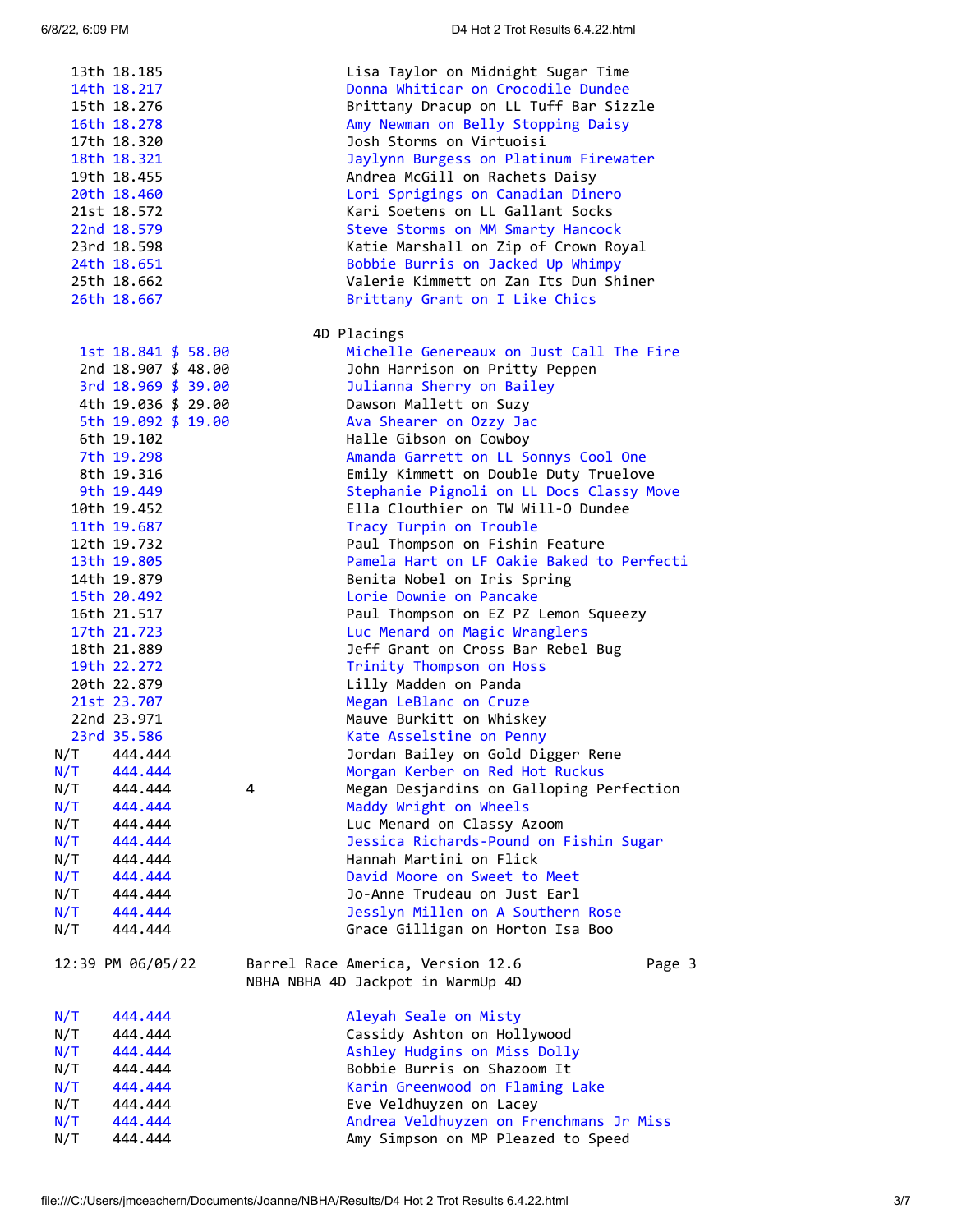12:39 PM 06/05/22 Barrel Race America, Version 12.6 Page 1 NBHA NBHA 3D Jackpot in 3D Green as Grass Paying to 3 placings, Jackpot Total = \$ 301.60, Rider count = 18 1D Time = 17.488, Placings = 2, Pool = \$ 150.80 2D Time = 18.488, Placings = 3, Pool = \$ 90.48 3D Time = 19.488, Placings = 8, Pool = \$ 60.32 Not Placed = 5 1D Placings 1st 17.488 \$ 90.00 Hannah Martini on Flick 2nd 18.155 \$ 60.00 Julianna Sherry on Bailey 2D Placings 1st 18.814 \$ 45.00 Ava Shearer on Ozzy Jac<br>
2nd 19.272 \$ 27.00 Benita Nobel on Iris Sp Benita Nobel on Iris Spring 3rd 19.315 \$ 18.00 Audrey Clifford on Knoxie 3D Placings 1st 19.723 \$ 30.00 Paige Meiklejohn on Thank God Its Friday 2nd 20.039 \$ 18.00 Leah Carter on LL Sonnys Cool One 3rd 21.032 \$ 12.00 Trinity Thompson on Hoss 4th 21.096 Aleyah Seale on Misty 5th 22.737 Lilly Madden on Panda 6th 26.438 Jasmin Gray on Lucks Aldo 7th 26.721 Kate Asselstine on Penny 8th 40.137 Mackenzie Soetens on BB Pocos Hancock N/T 444.444 Tracy Turpin on Trouble N/T 444.444 Mauve Burkitt on Whiskey N/T 444.444 Karin Greenwood on Flaming Lake N/T 444.444 **Peyton McCarrell on Sweet Chilli Heat** N/T 444.444 Rylee Brownson on Smart Dashing Outlaw 12:39 PM 06/05/22 Barrel Race America, Version 12.6 Page 1 NBHA NBHA 4D Jackpot in Open 4D Paying to 5 placings, Jackpot Total = \$ 2304.80, Rider count = 94 1D Time = 16.749, Placings = 12, Pool = \$ 921.92 2D Time = 17.249, Placings = 18, Pool = \$ 691.44 3D Time = 17.749, Placings = 24, Pool = \$ 460.96 4D Time = 18.749, Placings = 22, Pool = \$ 230.48 Not Placed = 18 1D Placings 1st 16.749 \$277.00 Bella Gregory on DF Frosty Gold Pep 2nd 16.760 \$230.00 4 Jen Dube on Mojo Jones 3rd 16.831 \$184.00 Allan Burgess on Heza Royal Credit 4th 16.859 \$138.00 Steven Brenno on Call Me Sun Hot Princess 5th 16.931 \$ 92.00 Carmen Marcotte on Blaze Yin You 6th 16.941 Brody Marshall on Pay Me With Pie 7th 16.979 Cali Nedow-Lutz on BS Bultzs Baron Babe 8th 17.032 Kelly Menard on Caraway Candy Cat 9th 17.060 Serge Gendron on Famous Chain 10th 17.114 Ty Harrison on Bully Beat Down 11th 17.206 Jo-Anne Trudeau on Just Earl 12th 17.229 Leslie Richards-Burgess on Zip 2D Placings 1st 17.267 \$190.00 Karen Armstrong on Eye Bee a Three Bars Tie 17.267 \$190.00 Amy Newman on Eyes That Tell

3rd 17.274 \$138.00 Jessica Richards-Pound on Fishin Sugar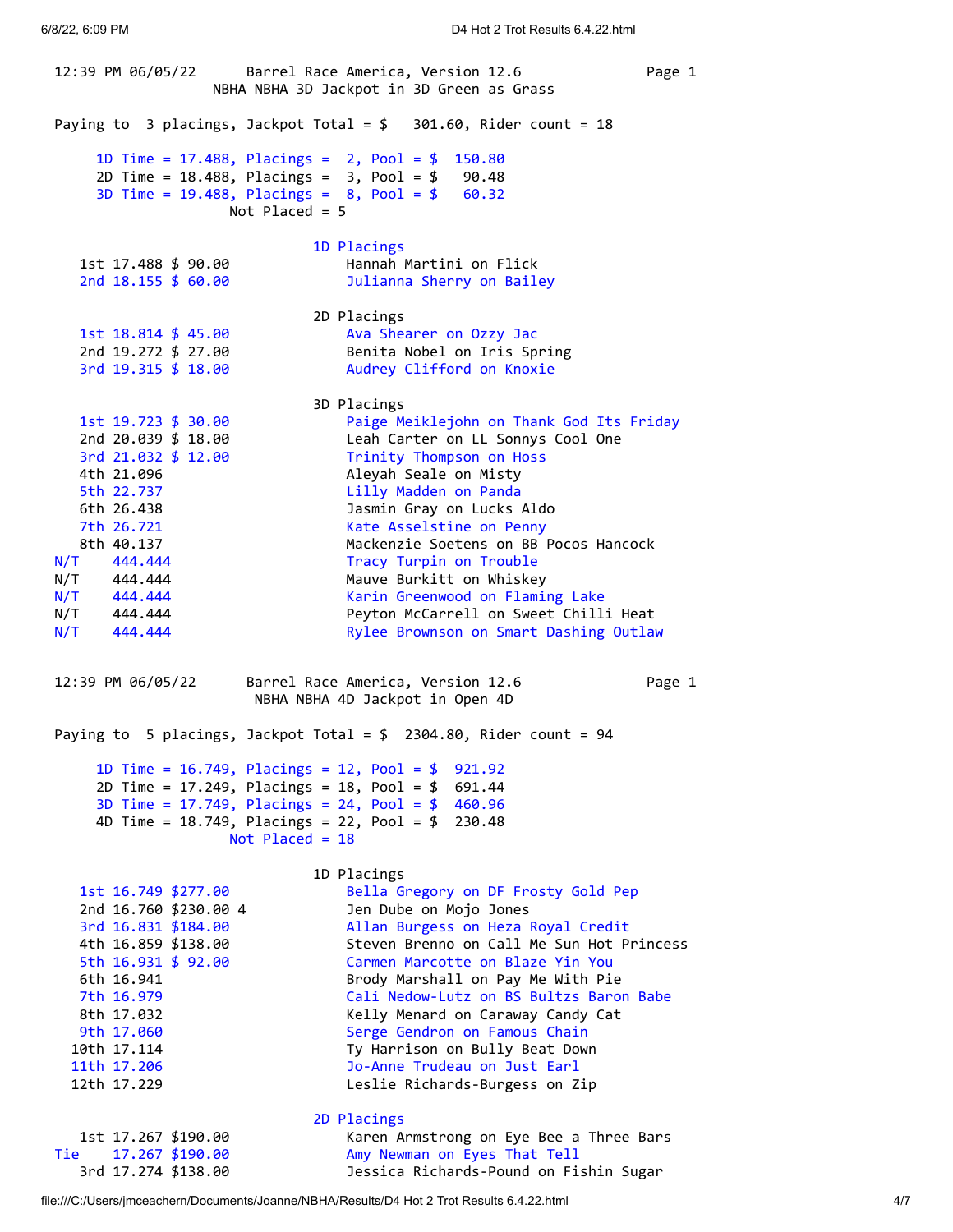|                            |             |                          |  | 4th 17.314 \$104.00                        |   | Ashley Roosen on Wild Boyz Victory                                         |  |  |  |  |
|----------------------------|-------------|--------------------------|--|--------------------------------------------|---|----------------------------------------------------------------------------|--|--|--|--|
|                            |             |                          |  | 5th 17.357 \$ 69.00                        |   | Michelle Ferriman on Special Times Two                                     |  |  |  |  |
|                            |             | 6th 17.378<br>7th 17.398 |  |                                            |   | Jessica Tyner on Heza Easy Treasure<br>Josh Storms on Virtuoisi            |  |  |  |  |
|                            |             | 8th 17.433               |  |                                            |   | Serge Gendron on Chain Again                                               |  |  |  |  |
|                            |             | 9th 17.437               |  |                                            |   | Grace Gilligan on Horton Isa Boo                                           |  |  |  |  |
| 10th 17.475                |             |                          |  |                                            |   | Bobbie Burris on Shazoom It                                                |  |  |  |  |
| 11th 17.537                |             |                          |  |                                            | 4 | Jeff Burgess on Zee Sweetest Fling                                         |  |  |  |  |
| 12th 17.538                |             |                          |  |                                            |   | Jenna Mergl on Uino Frenchman                                              |  |  |  |  |
| 13th 17.600<br>14th 17.683 |             |                          |  |                                            |   | Amy Newman on Belly Stopping Daisy<br>Emily Kelly on KC                    |  |  |  |  |
| 15th 17.714                |             |                          |  |                                            |   | Michelle Genereaux on Just Call The Fire                                   |  |  |  |  |
| 16th 17.720                |             |                          |  |                                            | 4 | Kristen Hawley on Streaking With Fire                                      |  |  |  |  |
| 17th 17.726                |             |                          |  |                                            |   | Tracy Bailey on Jess Black and Blue                                        |  |  |  |  |
| 18th 17.729                |             |                          |  |                                            |   | Katie Marshall on Zip of Crown Royal                                       |  |  |  |  |
|                            | 3D Placings |                          |  |                                            |   |                                                                            |  |  |  |  |
|                            |             |                          |  | 1st 17.751 \$138.00                        |   | Ty Harrison on Coronas French Hart                                         |  |  |  |  |
|                            |             |                          |  | 2nd 17.760 \$115.00                        |   | Glenn Thompson on Oak                                                      |  |  |  |  |
|                            |             |                          |  | 3rd 17.805 \$ 92.00                        |   | Leslie Richards-Burgess on Eagle River Co                                  |  |  |  |  |
|                            |             |                          |  | 4th 17.837 \$ 69.00                        |   | Stephanie Pignoli on LL Docs Classy Move                                   |  |  |  |  |
|                            |             | 6th 17.846               |  | 5th 17.839 \$ 46.00                        |   | Julianna Sherry on Bailey                                                  |  |  |  |  |
|                            |             | 7th 17.874               |  |                                            | 4 | Kelsi Raymond on Big J<br>Jeff Burgess on White Hot Teller                 |  |  |  |  |
|                            |             |                          |  |                                            |   |                                                                            |  |  |  |  |
| 12:39 PM 06/05/22          |             |                          |  |                                            |   | Barrel Race America, Version 12.6<br>Page 2                                |  |  |  |  |
|                            |             |                          |  |                                            |   | NBHA NBHA 4D Jackpot in Open 4D                                            |  |  |  |  |
|                            |             | 8th 17.895               |  |                                            | 4 | Jared Burgess on Native Kartell                                            |  |  |  |  |
|                            |             | 9th 17.915               |  |                                            |   | Taylor Chrysler on DZ Miss Unique                                          |  |  |  |  |
| 10th 17.917                |             |                          |  |                                            |   | Leslie Richards-Burgess on Dash To Stoli                                   |  |  |  |  |
| 11th 17.919                |             |                          |  |                                            |   | Jesslyn Millen on A Southern Rose                                          |  |  |  |  |
| 12th 17.977                |             |                          |  |                                            |   | Donna Whiticar on Crocodile Dundee                                         |  |  |  |  |
| 13th 18.066                |             |                          |  |                                            | 4 | Megan Desjardins on This Abby is Crabby                                    |  |  |  |  |
| 14th 18.257                |             |                          |  |                                            |   | Sara Simpson on Get My Six<br>Emily Davey on TaterTot                      |  |  |  |  |
| 15th 18.279<br>16th 18.298 |             |                          |  |                                            |   | Brittany Dracup on LL Tuff Bar Sizzle                                      |  |  |  |  |
| 17th 18.336                |             |                          |  |                                            |   | Lori Sprigings on Canadian Dinero                                          |  |  |  |  |
| 18th 18.430                |             |                          |  |                                            |   | Steve Storms on MM Smarty Hancock                                          |  |  |  |  |
| 19th 18.454                |             |                          |  |                                            |   | Andrea McGill on Rachets Daisy                                             |  |  |  |  |
| 20th 18.602                |             |                          |  |                                            |   | Jenna Mergl on Two eyed Quincy Blue                                        |  |  |  |  |
| 21st 18.647                |             |                          |  |                                            |   | Valerie Kimmett on Zan Its Dun Shiner                                      |  |  |  |  |
| 22nd 18.652                |             |                          |  |                                            |   | Andrea Veldhuyzen on Frenchmans Jr Miss                                    |  |  |  |  |
| 23rd 18.653                |             |                          |  |                                            | 4 | Jodi Burgess on Miss Ought To Go Now                                       |  |  |  |  |
| 24th 18.716                |             |                          |  |                                            |   | Dawson Mallett on Suzy                                                     |  |  |  |  |
|                            |             |                          |  |                                            |   | 4D Placings                                                                |  |  |  |  |
|                            |             |                          |  | 1st 18.825 \$ 69.00                        |   | Bobbie Burris on Jacked Up Whimpy                                          |  |  |  |  |
|                            |             |                          |  | 2nd 18.912 \$ 58.00                        |   | Eve Veldhuyzen on Lacey                                                    |  |  |  |  |
|                            |             |                          |  | 3rd 18.954 \$ 46.00<br>4th 19.199 \$ 35.00 |   | John Harrison on Pritty Peppen<br>Paige Meiklejohn on Thank God Its Friday |  |  |  |  |
|                            |             |                          |  | 5th 19.280 \$ 23.00                        |   | Paul Thompson on Fishin Feature                                            |  |  |  |  |
|                            |             | 6th 19.317               |  |                                            |   | Benita Nobel on Iris Spring                                                |  |  |  |  |
|                            |             | 7th 19.409               |  |                                            |   | Emily Kimmett on Double Duty Truelove                                      |  |  |  |  |
|                            |             | 8th 19.416               |  |                                            |   | Ava Shearer on Ozzy Jac                                                    |  |  |  |  |
|                            |             | 9th 19.442               |  |                                            |   | Amanda Garrett on LL Sonnys Cool One                                       |  |  |  |  |
| 10th 19.681                |             |                          |  |                                            |   | Luc Menard on Magic Wranglers                                              |  |  |  |  |
| 11th 19.989                |             |                          |  |                                            |   | Tracy Turpin on Trouble                                                    |  |  |  |  |
| 12th 20.284                |             |                          |  |                                            |   | Lorie Downie on Pancake                                                    |  |  |  |  |
| 13th 20.383                |             |                          |  |                                            |   | Audrey Clifford on Knoxie                                                  |  |  |  |  |
| 14th 20.549                |             |                          |  |                                            |   | Pamela Hart on LF Oakie Baked to Perfecti                                  |  |  |  |  |
| 15th 21.153<br>16th 21.822 |             |                          |  |                                            | 4 | Claire Lang on Luke<br>Megan Desjardins on Gold Digger Renee               |  |  |  |  |
| 17th 22.020                |             |                          |  |                                            |   | Paul Thompson on EZ PZ Lemon Squeezy                                       |  |  |  |  |
| 18th 22.472                |             |                          |  |                                            |   | Jeff Grant on Cross Bar Rebel Bug                                          |  |  |  |  |
|                            |             |                          |  |                                            |   |                                                                            |  |  |  |  |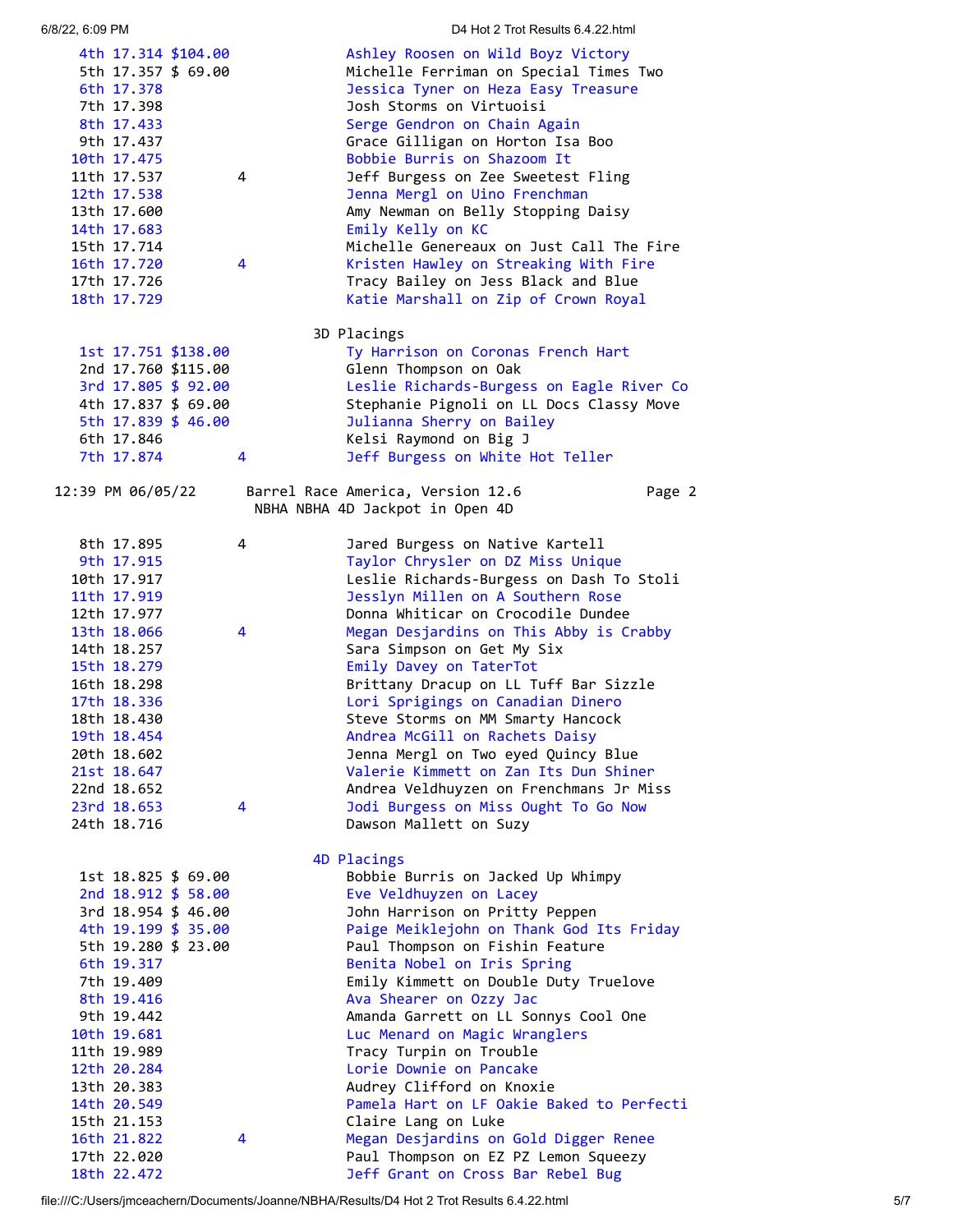| 6/8/22, 6:09 PM                                                    | D4 Hot 2 Trot Results 6.4.22.html                                    |  |  |  |  |  |  |
|--------------------------------------------------------------------|----------------------------------------------------------------------|--|--|--|--|--|--|
| 19th 22.546                                                        | Megan LeBlanc on Cruze                                               |  |  |  |  |  |  |
| 20th 23.039                                                        | Aleyah Seale on Misty                                                |  |  |  |  |  |  |
| 21st 23.446                                                        | $\overline{4}$<br>Megan Desjardins on Rays Magic Decision            |  |  |  |  |  |  |
| 22nd 25.701                                                        | Jasmin Gray on Lucks Aldo                                            |  |  |  |  |  |  |
| N/T 444.444                                                        | Rylee Brownson on Smart Dashing Outlaw                               |  |  |  |  |  |  |
| N/T<br>444.444                                                     | Klairissa Colles-Scharf on Playboy                                   |  |  |  |  |  |  |
| N/T 444.444                                                        | Sydney Struthers on Sugar                                            |  |  |  |  |  |  |
| N/T 444.444                                                        | Cassidy Ashton on Hollywood                                          |  |  |  |  |  |  |
| N/T<br>444.444                                                     | Megan Desjardins on Galloping Perfection<br>4                        |  |  |  |  |  |  |
| N/T<br>444.444                                                     | Ella Clouthier on TW Will-O Dundee<br>Hannah Martini on Flick        |  |  |  |  |  |  |
| N/T<br>444.444<br>N/T<br>444.444                                   | David Moore on Sweet to Meet                                         |  |  |  |  |  |  |
| N/T<br>444.444                                                     | Kari Soetens on LL Gallant Socks                                     |  |  |  |  |  |  |
| 12:39 PM 06/05/22                                                  | Barrel Race America, Version 12.6<br>Page 3                          |  |  |  |  |  |  |
|                                                                    | NBHA NBHA 4D Jackpot in Open 4D                                      |  |  |  |  |  |  |
|                                                                    |                                                                      |  |  |  |  |  |  |
| N/T<br>444,444<br>N/T<br>444.444                                   | Brittany Grant on I Like Chics<br>Lisa Taylor on Midnight Sugar Time |  |  |  |  |  |  |
| N/T<br>444.444                                                     | Jaylynn Burgess on Platinum Firewater                                |  |  |  |  |  |  |
| N/T<br>444.444                                                     | Nora Genereaux on Maid Simply Golden Hot                             |  |  |  |  |  |  |
| N/T<br>444.444                                                     | Morgan Kerber on Red Hot Ruckus                                      |  |  |  |  |  |  |
| N/T<br>444.444                                                     | Karin Greenwood on Flaming Lake                                      |  |  |  |  |  |  |
| N/T<br>444.444                                                     | Luc Menard on Classy Azoom                                           |  |  |  |  |  |  |
| N/T<br>444.444                                                     | Amy Simpson on MP Pleazed to Speed                                   |  |  |  |  |  |  |
| N/T<br>444.444                                                     | Emily Kimmett on Of Coors Dale                                       |  |  |  |  |  |  |
|                                                                    |                                                                      |  |  |  |  |  |  |
| 12:39 PM 06/05/22                                                  | Barrel Race America, Version 12.6<br>Page 1                          |  |  |  |  |  |  |
|                                                                    | NBHA NBHA 4D Jackpot in Youth 4D                                     |  |  |  |  |  |  |
| Paying to 3 placings, Jackpot Total = $$696.40$ , Rider count = 31 |                                                                      |  |  |  |  |  |  |
|                                                                    | 1D Time = $16.749$ , Placings = $2$ , Pool = \$<br>278.56            |  |  |  |  |  |  |
|                                                                    | 2D Time = $17.249$ , Placings = $2$ , Pool = \$ 208.92               |  |  |  |  |  |  |
|                                                                    | 3D Time = $17.749$ , Placings = $10$ , Pool = $$$ 139.28             |  |  |  |  |  |  |
|                                                                    | 4D Time = $18.749$ , Placings = $11$ , Pool = \$ 69.64               |  |  |  |  |  |  |
|                                                                    | Not Placed = $6$                                                     |  |  |  |  |  |  |
|                                                                    | 1D Placings                                                          |  |  |  |  |  |  |
| 1st 16.749 \$167.00                                                | Bella Gregory on DF Frosty Gold Pep                                  |  |  |  |  |  |  |
| 2nd 16.979 \$111.00                                                | Cali Nedow-Lutz on BS Bultzs Baron Babe                              |  |  |  |  |  |  |
|                                                                    | 2D Placings                                                          |  |  |  |  |  |  |
| 1st 17.538 \$125.00                                                | Jenna Mergl on Uino Frenchman                                        |  |  |  |  |  |  |
| 2nd 17.746 \$ 84.00                                                | Nora Genereaux on Maid Simply Golden Hot                             |  |  |  |  |  |  |
|                                                                    | 3D Placings                                                          |  |  |  |  |  |  |
| 1st 17.846 \$ 56.00                                                | Emily Kelly on KC                                                    |  |  |  |  |  |  |
| Tie 17.846 \$ 56.00                                                | Kelsi Raymond on Big J                                               |  |  |  |  |  |  |
| 3rd 17.895 \$ 28.00 4                                              | Jared Burgess on Native Kartell                                      |  |  |  |  |  |  |
| 4th 17.915                                                         | Taylor Chrysler on DZ Miss Unique                                    |  |  |  |  |  |  |
| 5th 18.131                                                         | Emily Davey on TaterTot                                              |  |  |  |  |  |  |
| 6th 18.193                                                         | David Moore on Sweet to Meet                                         |  |  |  |  |  |  |
| 7th 18.206                                                         | Jaylynn Burgess on Platinum Firewater                                |  |  |  |  |  |  |
| 8th 18.282<br>9th 18.602                                           | Julianna Sherry on Bailey<br>Jenna Mergl on Two eyed Quincy Blue     |  |  |  |  |  |  |
| 10th 18.676                                                        | Dawson Mallett on Suzy                                               |  |  |  |  |  |  |
|                                                                    |                                                                      |  |  |  |  |  |  |
|                                                                    | 4D Placings<br>Ella Clouthier on TW Will-O Dundee                    |  |  |  |  |  |  |
| 1st 19.183 \$ 35.00<br>2nd 19.442 \$ 21.00                         | Paige Meiklejohn on Thank God Its Friday                             |  |  |  |  |  |  |
| 3rd 19.546 \$ 14.00                                                | Ashley Hudgins on Miss Dolly                                         |  |  |  |  |  |  |
| 4th 19.761                                                         | Ava Shearer on Ozzy Jac                                              |  |  |  |  |  |  |
| 5th 19.813                                                         | Audrey Clifford on Knoxie                                            |  |  |  |  |  |  |